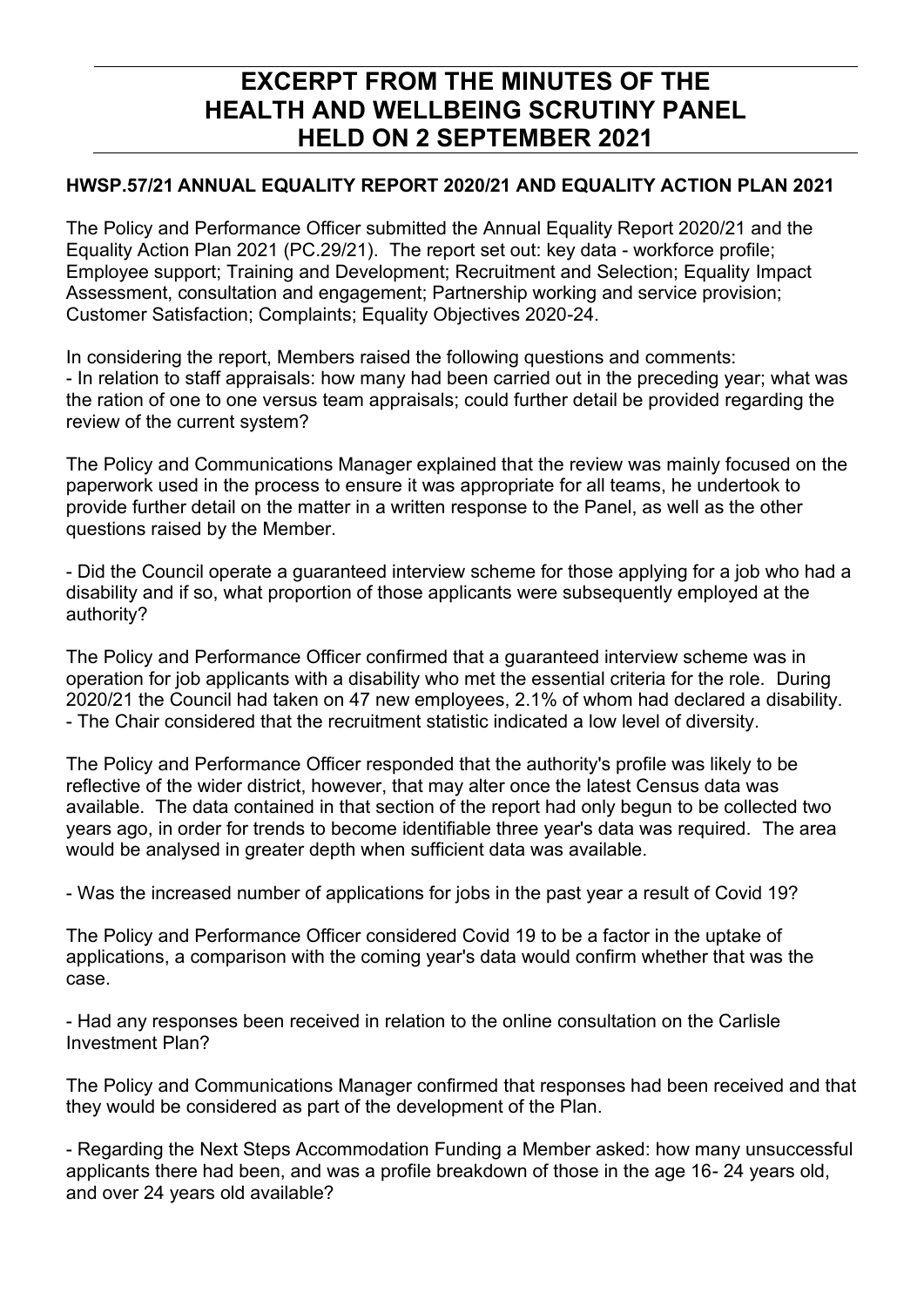The Policy and Performance Officer undertook to provide a written response on the matter.

- Was the Council's support to Community Centres driven by need identified by the Council or from the Centre and its surrounding residents?

The Health and Wellbeing Manager responded that as Community Centres were independent organisations, the support required from the Council was identified by the Centres themselves.

The Deputy Chief Executive added that in addition to the support provided by the Health and Wellbeing team, the Council also acted as landlord to the Community Centres and so addressed issues such as building maintenance.

- What was the timescale for the completion of the SharePoint site including the Council's Equality Objectives?

The Policy and Communications Manager advised that work had commenced on the project and it was expected to be delivered by 2022.

- How near completion was the Gypsy and Traveller Accommodation Assessment?

The Policy and Performance Officer undertook to provide a written answer.

- Did the Council undertake benchmarking of equality data with other local authorities?

The Policy and Communications Manager responded that the Performance Report (later on the agenda) comprised benchmarking data. Given the government's decision to implement unitary Councils in Cumbria, benchmarking with Allerdale Borough and Copeland Borough Council would be a useful activity.

- The Action Plan made reference to different groups: was it timely, given the situation in Afghanistan to include refugees as a category? The City had a history of supporting refugees and celebrating their contributions to the district.

The Communities, Health and Wellbeing Portfolio Holder agreed that there was a long tradition of providing support to refugee communities. She noted that Cumbria County Council was the Lead Authority for that area and explained that refugee placements across the country were managed by a quota system. Information on the level of refugees that would be received in the county as a result of the situation in Afghanistan had yet to be advised, but it was expected that they would be provided with the necessary support.

- A Member congratulated Officers on achieving the Gold Better Health at Work Award, and asked whether the outcome of the next steps in the Defence Employer Recognition Scheme (DERS) were known.

The Policy and Performance Officer understood that the bid to secure the next step in the DERS had been unsuccessful. She undertook to provide written confirmation of the matter.

The Member noted that the Armed Forces Bill was currently progressing through parliament, and suggested that the Executive be asked to monitor its progress. The Panel indicated its assent.

The Chair proposed that benchmarking data be incorporated into future Annual Equality reports. The Panel indicated its assent.

RESOLVED - 1) That benchmarking data be incorporated into future Annual Equality reports.